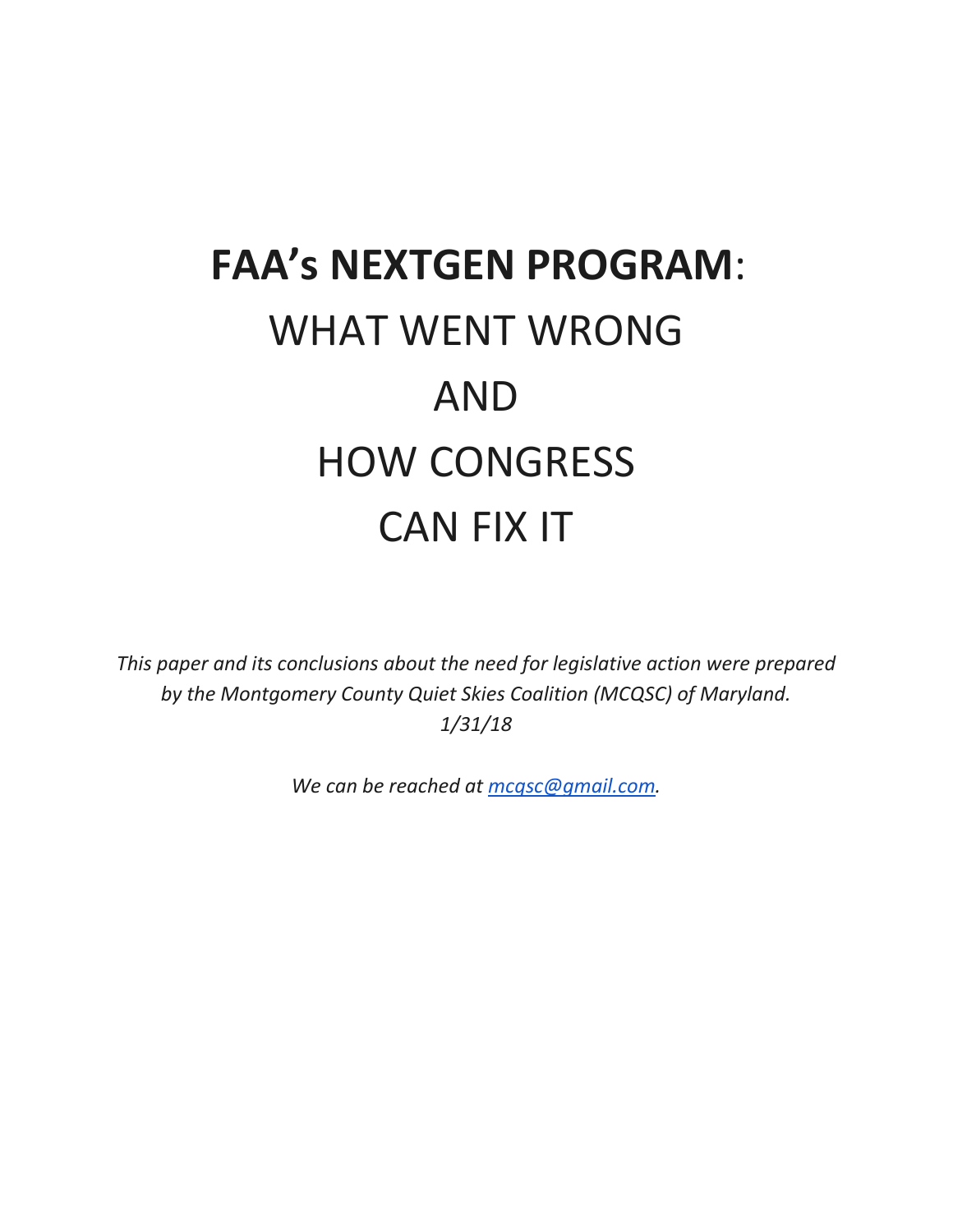## **THE HISTORY: The FAA and taxpayers will spend \$20.6 billion to modernize the National Airspace through a Congressionally approved program known as NextGen.**

Congress has mandated that the Federal Aviation Administration (FAA) modernize the U.S. National Airspace. In the *FAA Modernization and Reform Act of 2012*, Congress directed the FAA to spend billions of dollars on a variety of sophisticated new technology and procedures intended to yield long-term economic and environmental benefits to the country.

Unfortunately, few of the beneficial modernization, efficiency, and environmental goals of NextGen have been realized in the nearly two decades since it was originally funded. Recent investigative reports document the FAA's overly optimistic assumptions, poor management, missed deliverables, cost overruns, and double counting of projected benefits.<sup>[1](#page-1-0), 2</sup> The FAA is using Congressionally appropriated funds for different goals than those Congress intended; specifically, broad modernization has been sacrificed for brute force methods using existing technology to land more planes per hour on existing runways at highly congested airports. This "NextGen Plan B" has disrupted the lives of hundreds of thousands of Americans who bear the costs of this unauthorized version of NextGen. The result? -- millions of complaints about concentrated noise and pollution, and eight lawsuits (with more on the horizon) against the FAA by communities around the country.

How did this happen? What went wrong and what can Congress do now to ensure the program's promises are achieved in a manner that justifies the enormous costs and yields net benefits to society?

## **WHAT WENT WRONG: Why the FAA is implementing NextGen "Plan B" in a manner inconsistent with Congress's original intent.**

According to extensive research completed in 2016 by Mark Shull of Palo Alto,  $CA<sup>3</sup>$  $CA<sup>3</sup>$  $CA<sup>3</sup>$  the NextGen program as implemented is virtually unrecognizable from the version that Congress authorized and funded starting in 2000. During its first decade, the original NextGen program experienced chronic delays and budget overruns. The private airlines, which had invested time and money in NextGen, became impatient and successfully lobbied Congress to develop a "Plan B" (Shull, p. 4). The airline industry then assembled a team, under the auspices of the Radio

<span id="page-1-0"></span> <sup>1</sup> [U.S. Department of Transportation Inspector General. \(2016\).](https://www.oig.dot.gov/sites/default/files/FAA%20Organizational%20Structure_Final%20Report%5E1-15-16.pdf) *[FAA Reforms Have Not Achieved Expected Cost,](https://www.oig.dot.gov/sites/default/files/FAA%20Organizational%20Structure_Final%20Report%5E1-15-16.pdf)  [Efficiency, and Modernization Outcomes.](https://www.oig.dot.gov/sites/default/files/FAA%20Organizational%20Structure_Final%20Report%5E1-15-16.pdf)* [Report Requested by the Chairman of the House Committee on](https://www.oig.dot.gov/sites/default/files/FAA%20Organizational%20Structure_Final%20Report%5E1-15-16.pdf)  [Transportation and Infrastructure and the Chairman and Ranking Member of the House Aviation Subcommittee](https://www.oig.dot.gov/sites/default/files/FAA%20Organizational%20Structure_Final%20Report%5E1-15-16.pdf)*[.](https://www.oig.dot.gov/sites/default/files/FAA%20Organizational%20Structure_Final%20Report%5E1-15-16.pdf)* 

<span id="page-1-1"></span><sup>&</sup>lt;sup>2</sup> [U.S. General Accountability Office. \(2017\).](https://www.gao.gov/assets/690/686881.pdf) Air Traffic Control Modernization: Progress and Challenges in *[Implementing Nextgen](https://www.gao.gov/assets/690/686881.pdf)*[. Report to Congressional Requesters, August 31, 2017. GAO-17-450.](https://www.gao.gov/assets/690/686881.pdf)

<span id="page-1-2"></span><sup>3</sup> [Shull, Mark, "FAA NextGen and the 2012 to 2015 "Optimization of Metroplex Airspace," January 30, 2016.](http://www.skypossepaloalto.org/wp-content/uploads/2016/03/NextGen-History-Final-Ver-1.2-Full.pdf)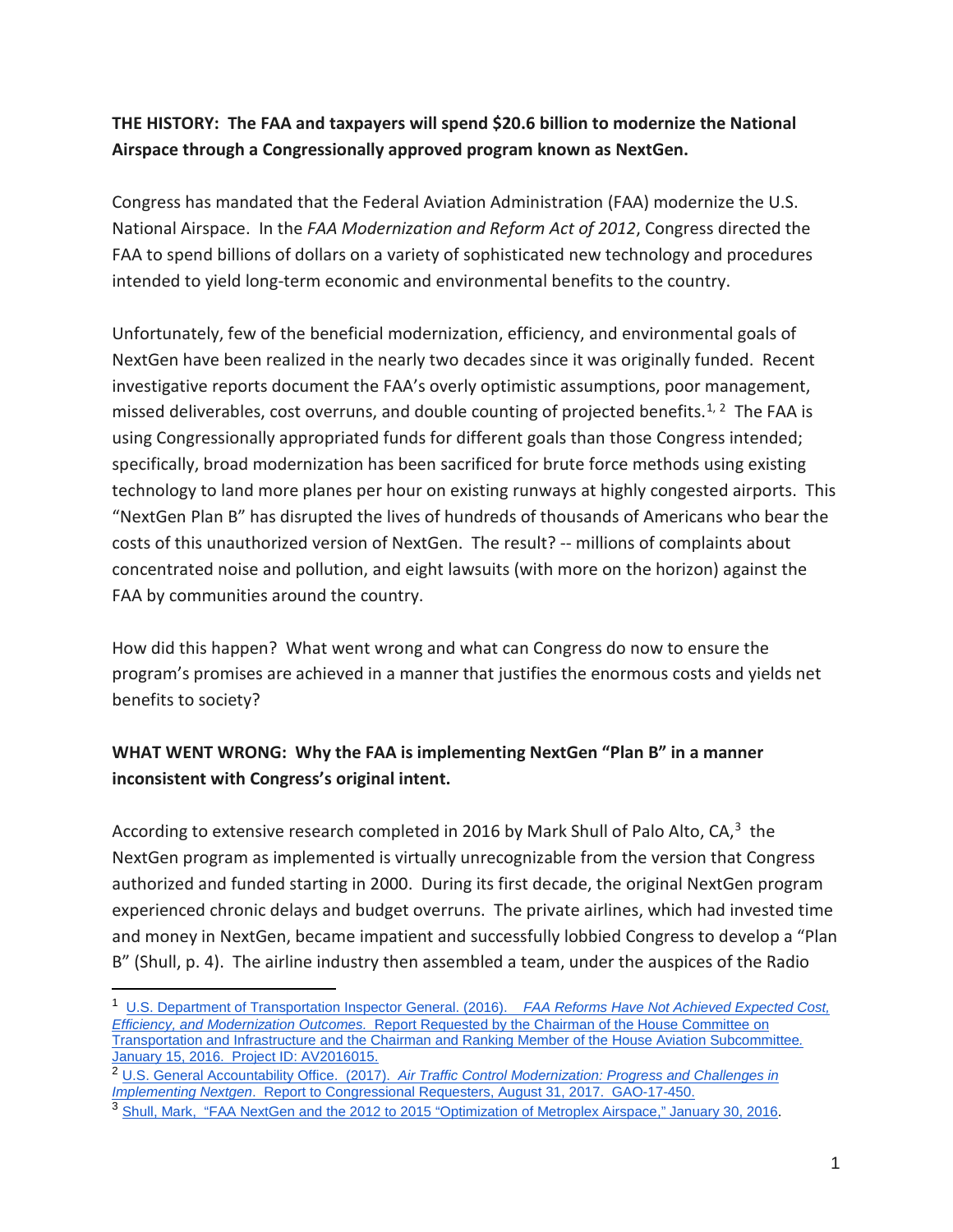Technical Commission for Aeronautics (RTCA), to redesign and restart NextGen. The RTCA team produced a plan redirecting the FAA to focus not on long-term airspace modernization, but rather on programs that could be implemented quickly using existing technologies that provided immediate benefits to the private airlines (Shull, p. 5). This new plan was later incorporated into the FAA Modernization and Reform Act of 2012, which established deadlines for the FAA to fast-track new procedures at 35 airports to help the airlines achieve their bottom-line goal of increasing airport landing rates. This was to be accomplished by reducing separation buffers (minimum distances) between aircraft. Without new technology, the FAA instead simplified everything to enable these closer and faster landing rates. These simplifications resulted in lower powered approaches and narrow approach corridors (often called sacrificial noise corridors) that have increased noise overall and dramatically in specific neighborhoods.

The 2012 FAA Modernization and Reform Act also established the RTCA NextGen Advisory Committee (NAC), a successor to the RTCA team, to provide direction and leadership for the 35 metroplex redesigns. The FAA has ceded to commercial airlines overwhelming control of the NAC, which is chaired by airline industry CEOs and dominated by industry stakeholders (Shull p. 11). The NAC has directed the FAA to focus on goals and methods that quite narrowly benefit the private airlines, specifically: (1) increasing throughput at airports by reducing separation between aircraft, (2) using channelized and repeatable arrival routes to mitigate safety risks that would otherwise be heightened by the reduced separations, (3) providing incentives (subsidies) for airlines to agree to fly the new metroplex procedures (*the same procedures the airlines requested*), and (4) allowing airlines to fly the new routes without investing in equipment that would allow flexible (curved) procedure designs in order to bypass noise sensitive residential areas.

As a result, FAA has implemented new procedures at multiple metroplexes around the country that permit airplanes to fly closer together -- often only 90 seconds apart -- and repeatedly traverse the same narrow flight corridors over American neighborhoods 24 hours a day, seven days a week. FAA flight path designers routinely reject historical flight paths that resulted from carefully negotiated noise abatement agreements simply because they are presumed to be less efficient. The new paths go directly over noise-sensitive areas, descend and level off sooner, and require "flying dirty" (flaps down, brakes screeching) to maintain the newly reduced distances between aircraft on arrival.[4](#page-2-0) All of this means an explosion of noise for people in each NextGen metroplex. Rather than work on meaningful ways to mitigate the noise impacts, the NAC prepared a 60-page white paper advising the FAA on how to respond to and manage the expected public outcry (Shull, p. 14).

<span id="page-2-0"></span><sup>&</sup>lt;sup>4</sup> Shull, Mark, "Why is NextGen So Noisy?" Jan. 30, 2016.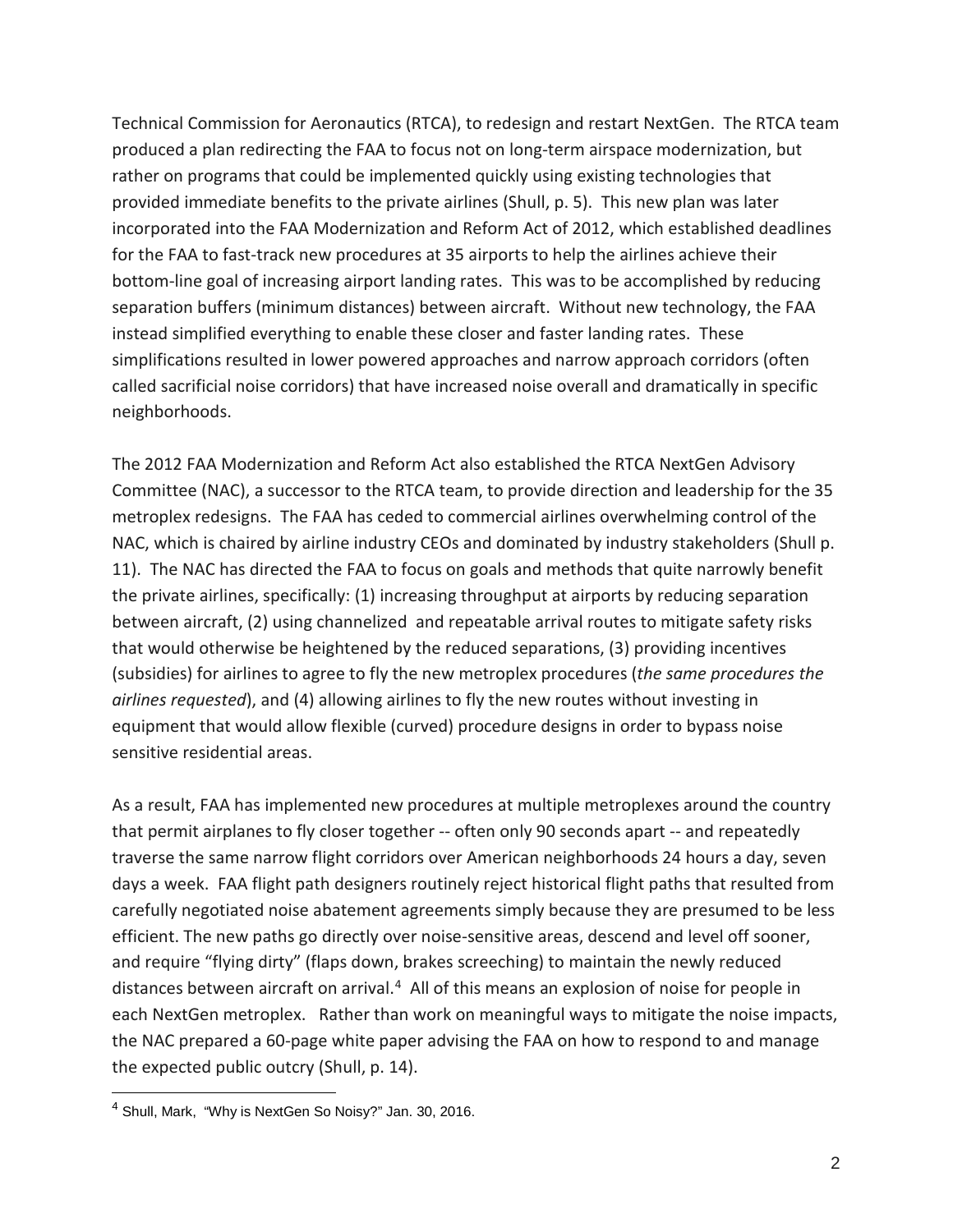Another egregious action of the NAC was its role in interpreting the use of the Categorical Exclusion (CatEx) under the National Environmental Policy Act as set forth in the 2012 FAA Reauthorization Act. The Act provides that "performance-based navigation procedures" (essentially, flight procedures using GPS equipment) that would result in measurable reductions in fuel consumption, carbon dioxide emissions and noise on a "per flight basis*"* are presumed to have "no significant effect" on the environment and therefore qualify for a categorical exclusion under NEPA.<sup>[5](#page-3-0)</sup> This provision is known as "CatEx 2."

The FAA again turned to its industry-controlled NAC for advice on the CatEx 2 provision (Shull, p. 18). FAA needed to show that measurable reductions of noise on a "per flight basis" would occur with its new procedures. The RTCA CatEx Task Group, chaired by two leading airline industry representatives, created a totally new policy for measuring noise impacts that was not based on noise on a "per flight basis," as required by Congress, but on "average per flight" dissembling and a new metric they termed "net noise reduction." The theory was that if routes became narrower and noise more concentrated, there would be a "net noise reduction" because fewer people would be impacted. *The degree of impact on those people was not taken into consideration.* Stated differently, if 10,000 people would be subjected to dramatically increased, all-day, life-disrupting noise levels from aircraft, while 11,000 people experienced trivial and imperceptible lessening of noise, there would nonetheless be a "net noise reduction" and FAA could claim "no significant impact" under NEPA.

In conclusion, as a result of the airline industry's control of the FAA's NextGen program, the airlines have successfully fast-tracked new procedures at many busy metroplex airports to increase throughput -- and their bottom line -- at the expense of hundreds of thousands of Americans on the ground. Meanwhile, the FAA has not even begun to develop, much less implement, many of the advanced NextGen technologies originally envisioned to benefit the country. Despite the projected \$20.6 billion dollar investment, airplanes still do not fly direct paths from point to point across the country, they still are not saving significant time or fuel, quiet descent procedures only occur at altitudes far too high to make any difference, and reduced separation minimums leave no margin for error. Despite the public outcry across the country, the FAA stubbornly maintains that its new flight paths and procedures result in "no significant impact" to American neighborhoods. Americans on the ground feel that they are being treated as collateral damage for airline profits.

## **WHAT NOW? The FAA should be held accountable for implementing NextGen consistent with Congressional intent and in a way that does not harm Americans.**

<span id="page-3-0"></span> <sup>5</sup> FAA Modernization and [Reform Act of 2012, Sec. 213\(c\)\(2\), Public Law 112-95.](https://www.congress.gov/112/plaws/publ95/PLAW-112publ95.pdf)